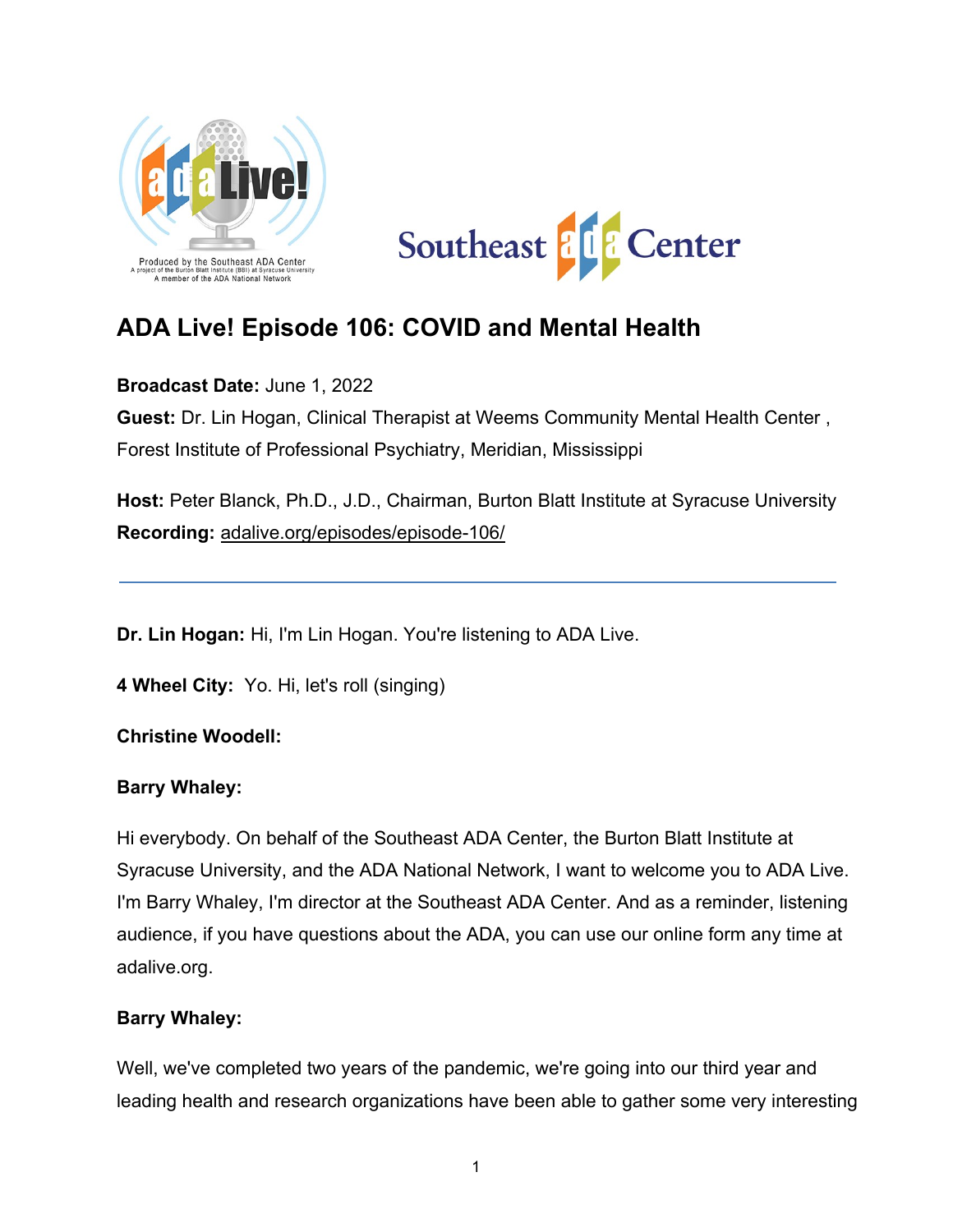data on what we've been through and how it has impacted us. A particular concern is how we are doing in terms of our mental health. According to a scientific brief released in March by the World Health Organization, in the first year of the COVID-19 pandemic, global prevalence of anxiety and depression increased by a whopping 25%. Mental Health America's 2021 report entitled COVID-19 and Mental Health: A Growing Crisis reports the number of people looking for help with anxiety and depression skyrocketed, and the number of people screening with moderate to severe symptoms of depression and anxiety has continued to increase throughout 2020 and remains higher than rates prior to the COVID-19 pandemic.

# **Barry Whaley:**

To help us understand these findings and how COVID has impacted our mental health from a clinical perspective, we welcome Dr. Lin Hogan, a clinical therapist at Weems Community Mental Health Center, Forest Institute of Professional Psychiatry in Meridian, Mississippi. We also welcome our host, Dr. Peter Blanck, professor and chairman of the Burton Blatt Institute. So Peter, I'll turn it over to you.

# **Dr. Peter Blanck:**

Well, thank you, Barry and Dr. Hogan, Lin, it's a pleasure to be with you. You're kind of on ground zero at a very, very challenging time in the mental health arena. Of course, I don't have to tell you that mental health is related to physical health and vice versa. It implicates substance abuse, domestic abuse, it has generational impact, suicide.

# **Dr. Peter Blanck:**

It's a pleasure to have you today to begin a discussion about what you're seeing on the ground and perhaps laying some framework for our listeners about your views of long COVID, COVID in general, and the implications for mental health that you've seen locally, as well as in your travels and speaking around the country.

#### **Dr. Lin Hogan:**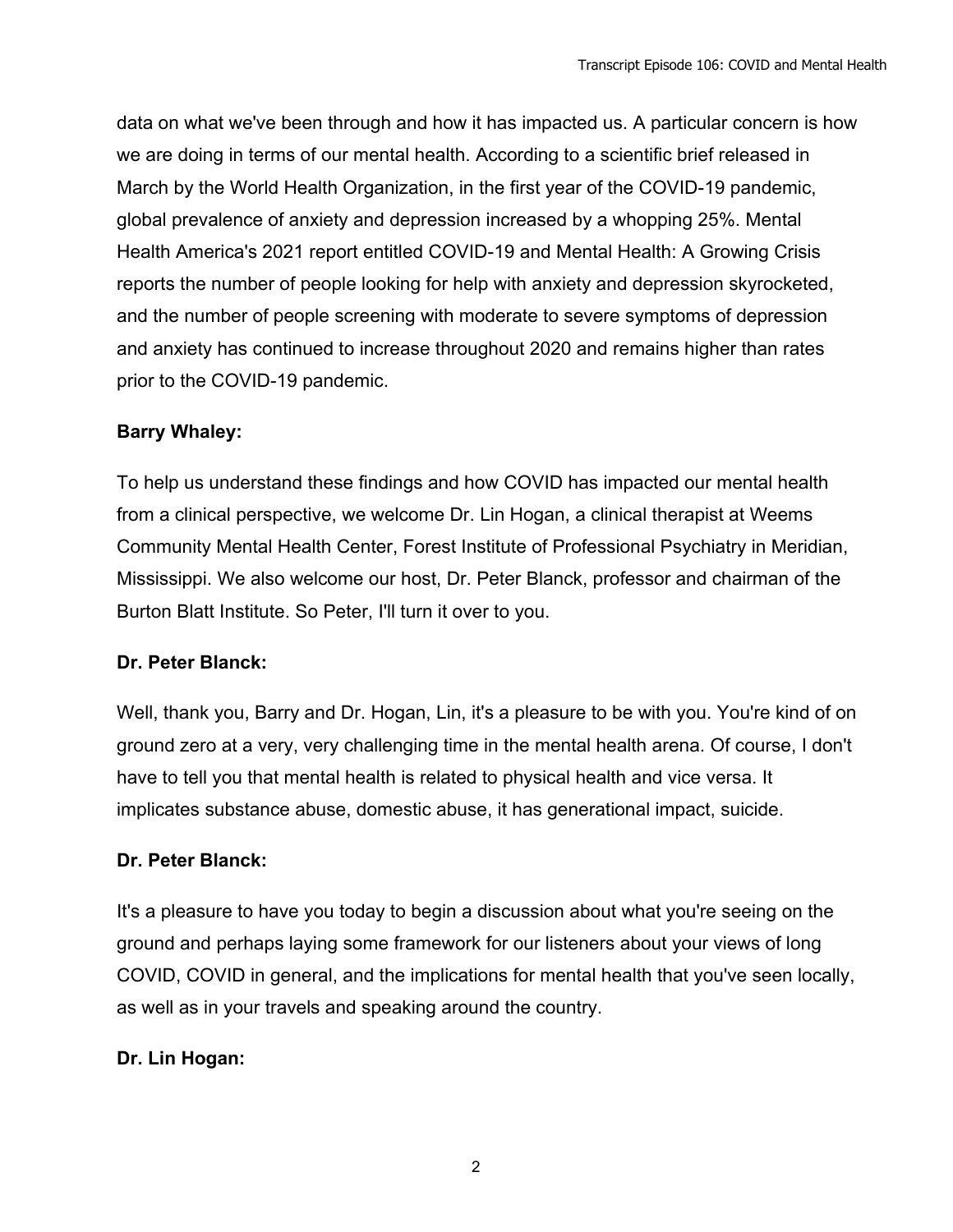Well, I want to say thank you. It's an honor to be a part of this podcast and to be invited, to be a part of y'all's program here. I would say that this has been a big change for us in mental health and even me exclusively as an adult psychotherapist.

#### **Dr. Lin Hogan:**

I would start by saying this: I've been doing this almost 25 years, I have never been so busy. Trying to keep up with this significant influx of both new patients, older patients that may have been seen years ago that are now calling back, and then the number of different, what I call shadow pandemic phenomena, increased substance abuse, domestic violence, things like that, we're just busy. And then of course, when there was the shutdown at the beginning of the pandemic, we lost some people. So the people that are kind of left, we're carrying two footballs, not one. So that's one interesting thing that I've come to sometimes painfully realize, I can't get to everybody. And that's kind of heartbreaking to me because of this, but it's been a big deal.

#### **Dr. Peter Blanck:**

Well, that's an understatement, of course. And it certainly has an impact on the providers, mental health and you heroes on the ground. What are the sorts of cases, obviously without breaching any confidentiality, in a kind of a generic sense? What are the sorts of issues you are seeing and how is it different? Not just in the magnitude of cases, but how is it different than what you've seen in the past?

#### **Dr. Lin Hogan:**

Well, I think some of the biggest things are the increased incidents of anxiety disorders. You know, this has been such a novel event worldwide and for society and has it had an effect on their psychology and their ability to manage stressors? The answer is profoundly yes.

#### **Dr. Lin Hogan:**

And so there's been increased anxiety in people and if you don't know, then anxiety goes up. So those with preexisting anxiety conditions, there has been exacerbation of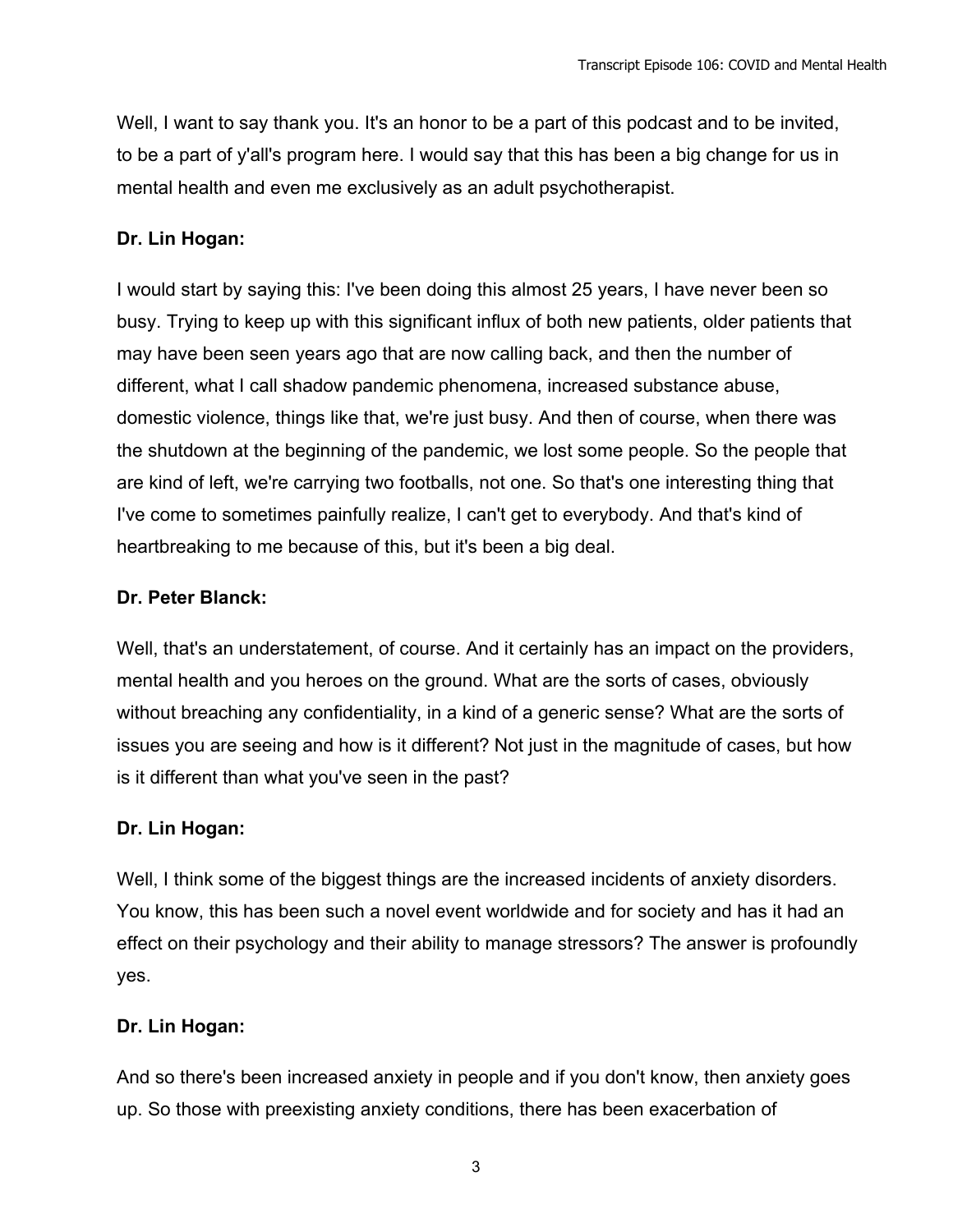symptomology. And then of course, people naturally want to try to find some relief. And so they may turn to sometimes maladaptive ways, using drugs or alcohol or what have you. There's also what I've seen is an increase in people presenting with grief due to literally thousands of people in the state of Mississippi that have died. And of course, so as therapists, we're seeing the collateral effects of that. So they're coming in and they're saying, "Hey, my mom died" or "my aunt died," or "my son died." And so we're doing a lot of grief work. More so than I ever have in my life and a lot of that is due to COVID.

# **Dr. Peter Blanck:**

And Mississippi, of course, deep in the south, high proportion of poverty, racial disparities, gender issues. How do you see this as affecting individuals who are particularly vulnerable already or who have multiple minority identities in terms of race, gender, sexual orientation, so forth?

# **Dr. Lin Hogan:**

Well, absolutely. That's a great question. You know, everybody pretty much is aware of the low SES status of a large percentage of people in the deep south in general, but certainly in Mississippi. So I think one of the biggest problems would be barriers to accessing mental healthcare, either through no insurance and not knowing where facilities or where to get the help. I've got some patients that they can't afford the \$5 to drive into town.

# **Dr. Lin Hogan:**

And that kind of segues into the good part of telemental health and things like that, which could also be a problem for people in rural areas that may not have the technology. But I would think just barriers to healthcare. If you lose your job, you can lose your healthcare insurance. And then just low SES means that you may not have a copay or even we have a sliding scale fee at our program, Weems Community Mental Health, which I'm elated to have, I'm elated to work for an organization that has a sliding scale where you're only charged according to your income and so that breaks down some of those barriers.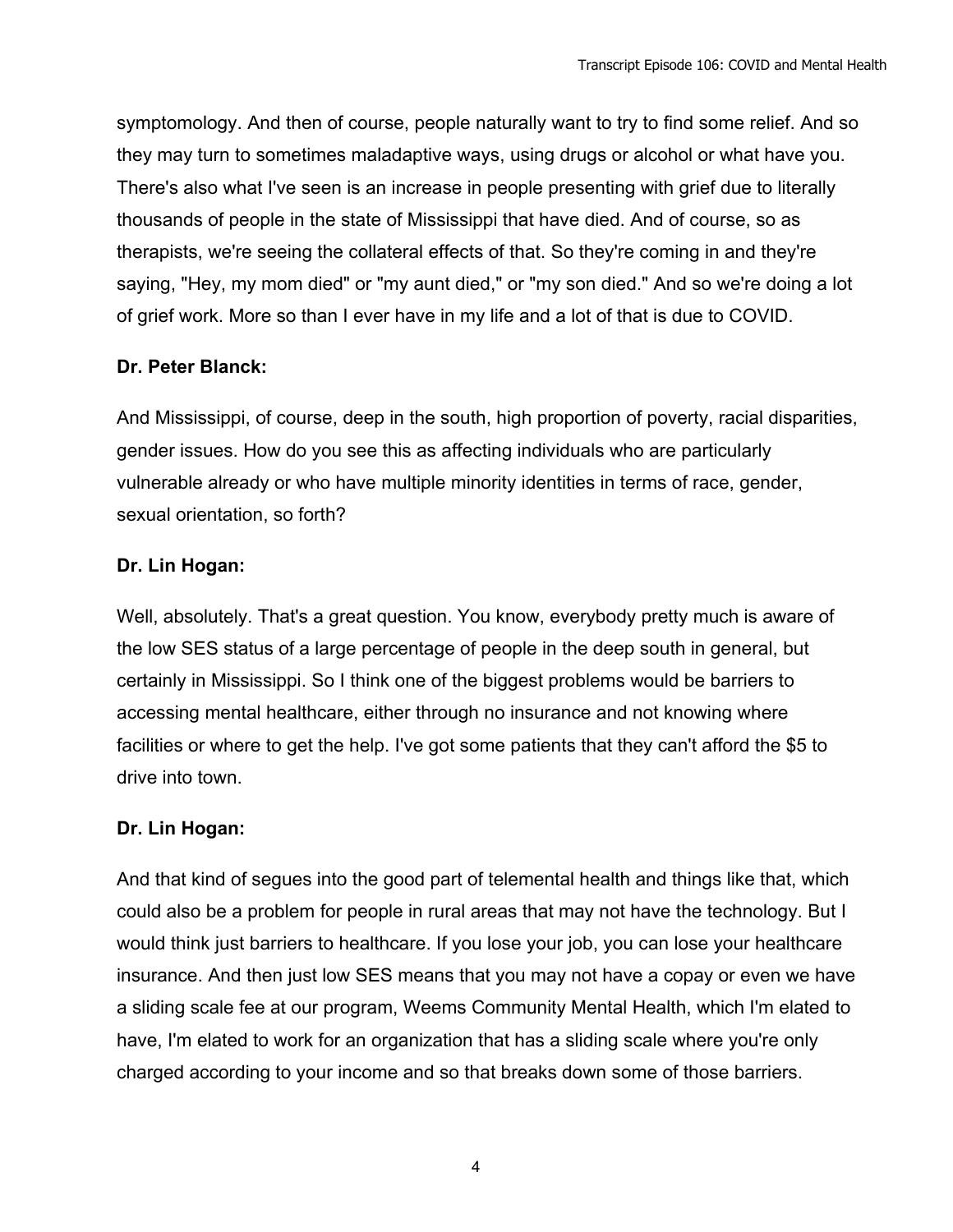# **Dr. Peter Blanck:**

Do you see any sort of relief in sight or is this... You're not a profit, none of us are, but if this becomes an endemic like the flu in some sorts, do you see this as fundamentally requiring a change in the provision of mental health services? I mean, you can't go on not seeing a lot of people and feeling bad about it.

# **Dr. Lin Hogan:**

Absolutely. I think one of the lights at the end of the tunnel is telemental health. And people getting back to work, one of the things that concerns me is that there's still an over 50% rate of unvaccinated people in the state of Mississippi. And here this week, there's been an increase in positive cases of COVID. The death rate has not gone up, fatality rate has not gone up significantly like it has in previous, like with the Delta variant and Omicron when it first came out. But these variants of Omicron are kind of making a resurgence now so we're seeing more and more positive cases here lately.

# **Dr. Lin Hogan:**

But I'd like to really see this telemental health I'm certified in, and I'm actually certified as a telebehavioral health therapist now, I did that when the pandemic came out. But one of the barriers there would be would these people in these outlying areas have access to the internet or an internet service that's going to support that type of therapy?

# **Dr. Lin Hogan:**

So I know there's light at the end of the tunnel. As COVID tends to become an endemic, hopefully more and more people will get the vaccination. I don't want to go political today, but there's a lot of reasons that I hear when people come in. I'll ask, "Hey, well, have you had the vaccination?" And I hear just a plethora of reasons from political to personal, some religious, whatever, why they're not getting the vaccination. But I think that's part of the light at the end of the tunnel also.

# **Dr. Peter Blanck:**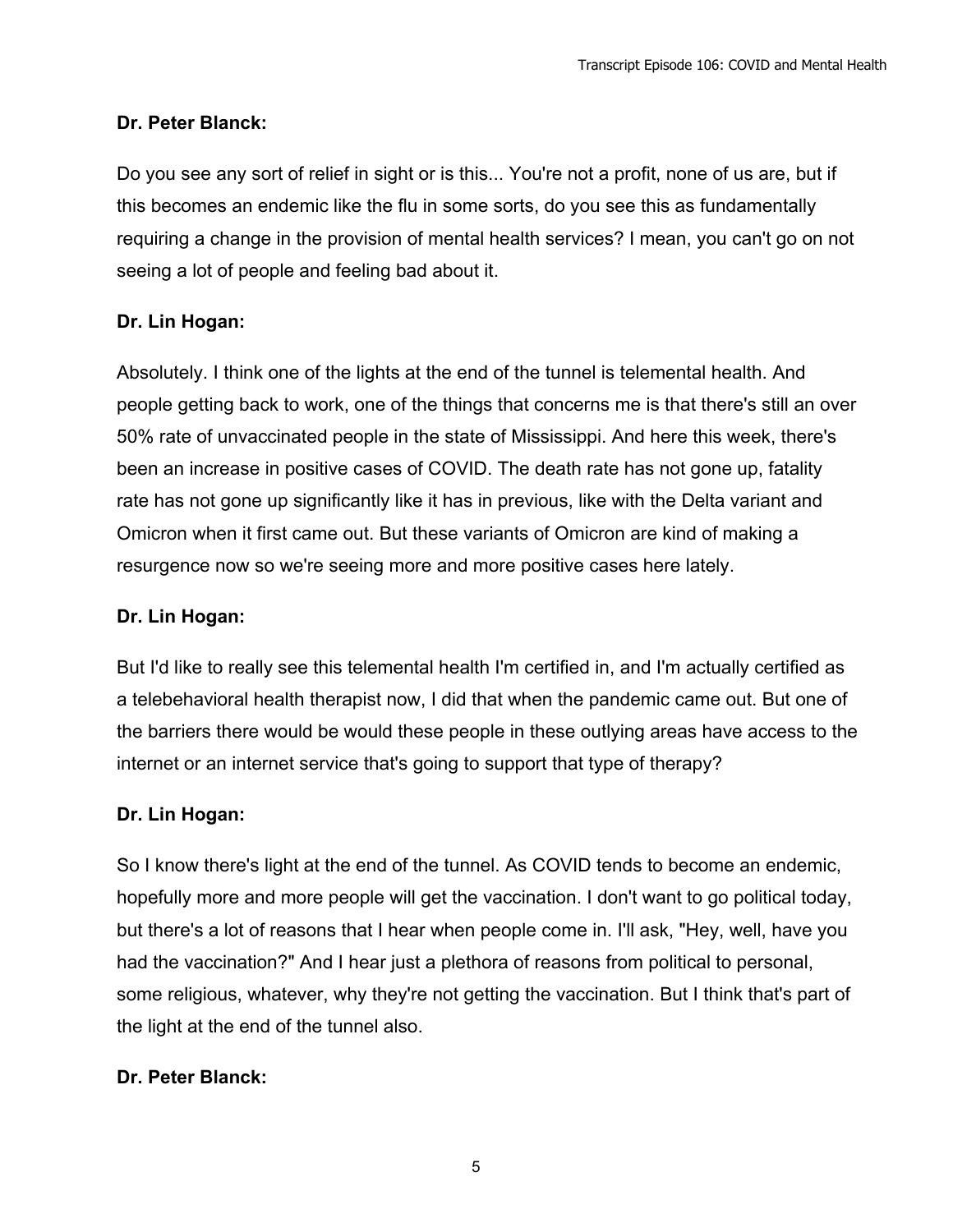You know, having worked in Alabama for quite a while, Mississippi is not that dissimilar. There's very high rates of incarceration in local jails and state prisons. And there's a disproportionately high people of color who are in those prisons, at least compared to the general population. The whole prison system is another issue, maybe you have views on that, but reentry is going to become a big issue as well and how are those folks going to be served? Many of whom either had, or had created mental health conditions while they were in prison.

#### **Dr. Lin Hogan:**

I agree. And it's interesting, it seems like in the last six or 12 months, I've had an increase in people that have now exited the prison system or the penal system and they're seeking help, they're coming to counseling, some stick around with the counseling and some don't. I think that's a real important thing and I do see a significant number of African Americans here in the south that tend to end up in jail. And I'm sensitive to that, I kind of hate to see that, but I think that's something that's been going on a long time around here.

#### **Dr. Peter Blanck:**

We've also touched upon domestic abuse and drug use. And how is this all tied together? Of course, as levels of stress and economic disparities go up, but is there some other hidden reason that's going on?

#### **Dr. Lin Hogan:**

I think one of the main things that happened was when the country kind of shut down and this pandemic came about, there was a lot of people that lost their jobs. We had to cut down on some of our staff here at this organization I'm with. When somebody gets hit economically, that creates significant stress. There was an increase in domestic violence. We found that, for example, the local women's shelter got full. We found that, we have a CIT officer training program here in Mississippi, where we train police officers, deputies to do crisis intervention. I'm on that training team, which I'm grateful to be a part of. We found that they were very active. We found that our crisis stabilization units were being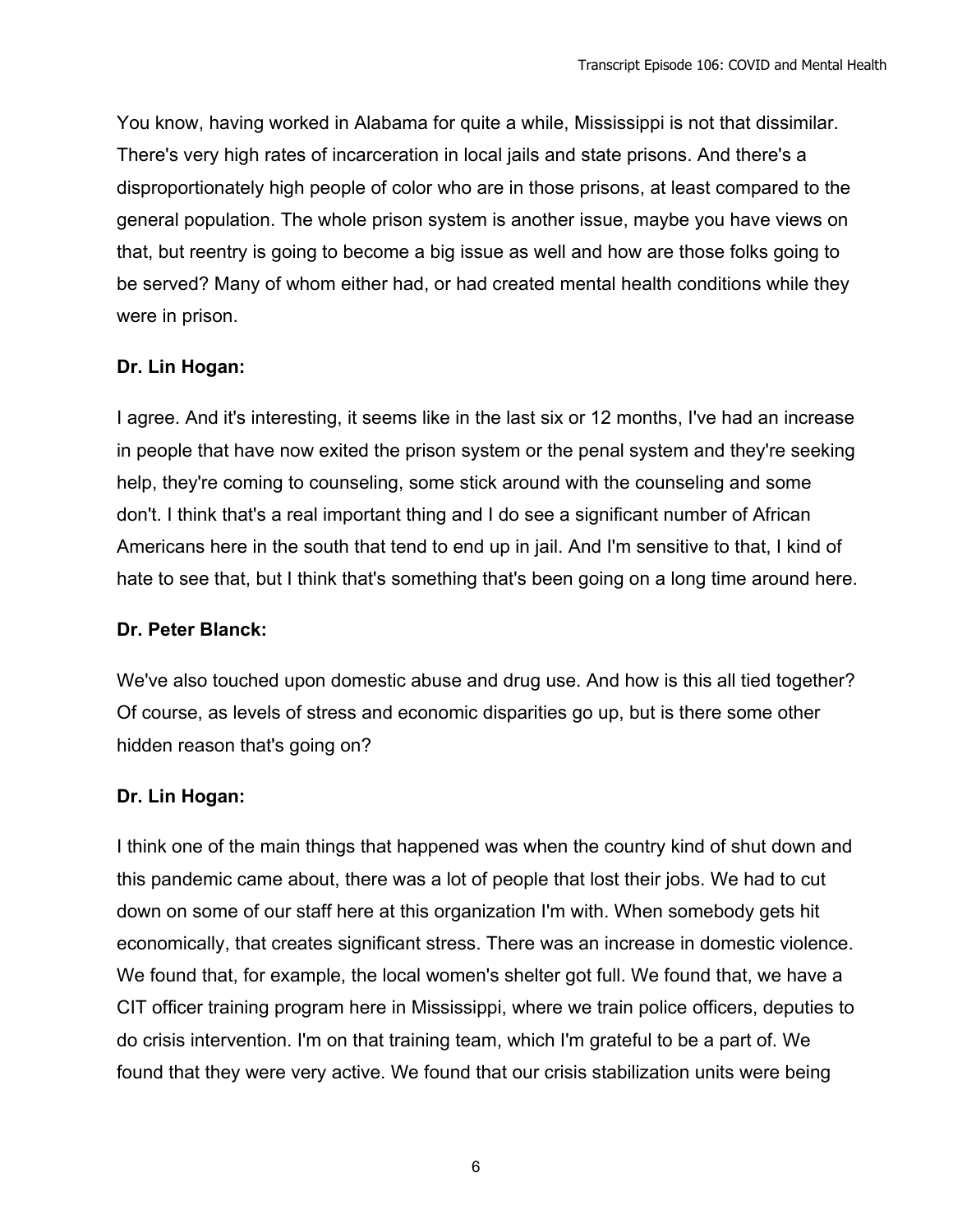were filled up.Our treatment center, we have a treatment center here on site, 30 to 60 90 day inpatient substance abuse treatment program just started filling up.

#### **Dr. Lin Hogan:**

So I think when people get squeezed, so to speak, economically, they worry and the stress goes up, they're going to try to find some way. And then of course there was this phenomenon where people were saying, "Okay, I'm now unemployed and I'm home with my significant other who I'm not really used to spending a lot of time with." And so there were some adjustments with that type thing that we saw. Those are some of these hidden shadow pandemics that we saw.

#### **Dr. Peter Blanck:**

Yeah. And you must see of course an increase in single parents with children and people taking care of elderly parents. How has this affected the family unit from a mental health and COVID point of view?

#### **Dr. Lin Hogan:**

Well, there's already been stressors and you talk about, you're kind of alluding to what we call the sandwich population where you have a middle aged couple that's raising kids, but then mom and dad's getting older and so they're needing some help and they might need to move in. And so even people when they lose their jobs or have economic problems will tend to move in together. And we've seen a lot of that.

#### **Dr. Lin Hogan:**

One thing I've seen too since I've been here in Mississippi is a lot of single parent families, typically mom. And of course mom has to work in a lot of cases and one of the interesting phenomenons I've noticed about Mississippi is that a lot of kids these days are being raised by the grandparents, a lot of single parent households in this area. And so imagine a mom that may lose her job due to the pandemic and now what do they do? So that's increased stressors tremendously. So there has already been a lot of social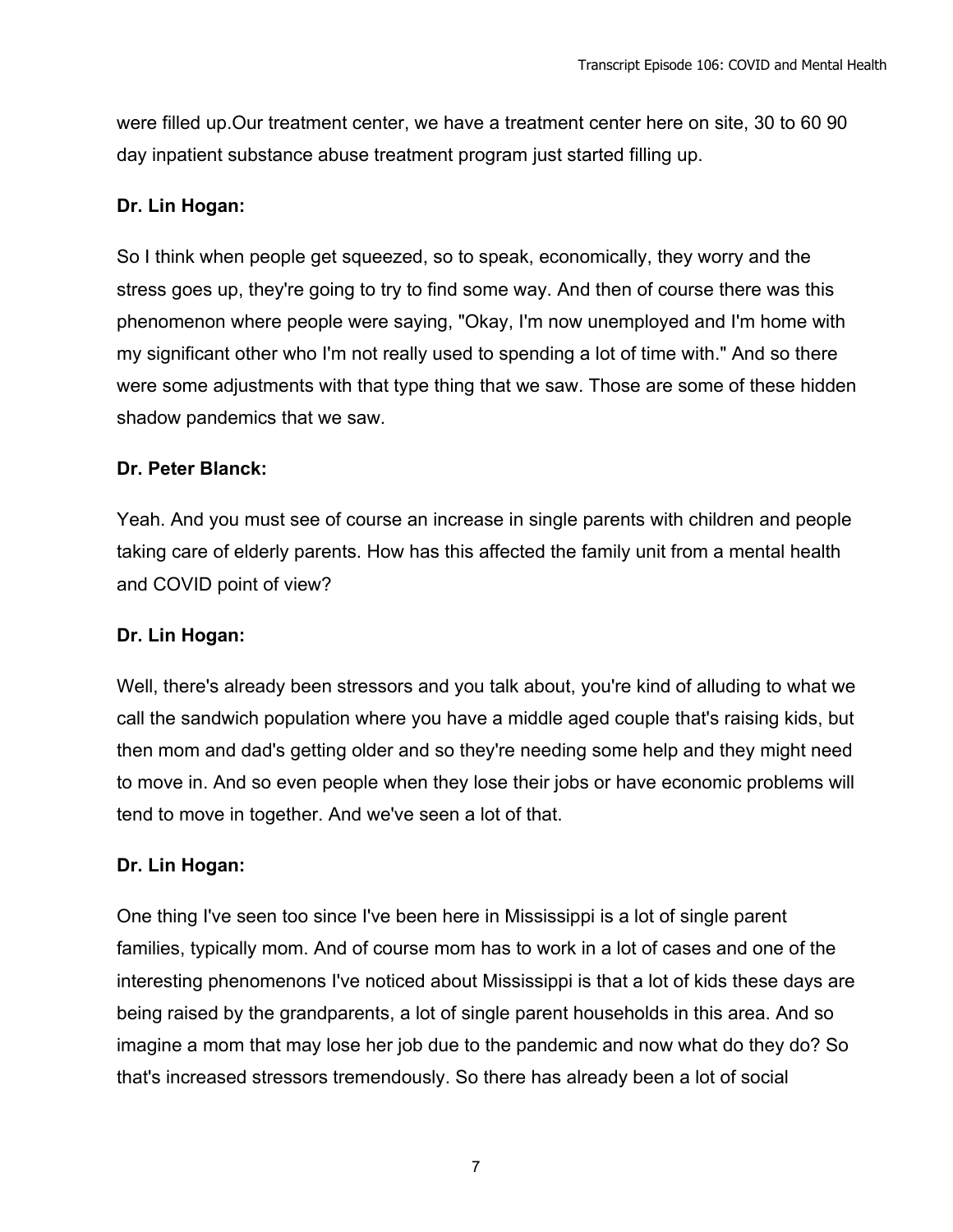stressors and things that weigh a lot on those populations and then with the pandemic, it certainly just exacerbated those type things.

#### **Dr. Peter Blanck:**

And of course, it's heartbreaking to see teenage suicide rates and nursing home issues. What about the generational effects? Start with this new generation that's just coming of age under these conditions, how are they going to have the resilience to address these issues and hopefully engage in society in positive ways once this pandemic subsides a bit?

#### **Dr. Lin Hogan:**

Good question. And I think the key word is what you said, and that is resilience. And we know that kids and young adults can tend to be resilient for whatever reason. We may be talking about a prefrontal cortex phenomenon, I don't know. But we kind of bank on that. And so they kind of make it through. And so I would hope that it would make them stronger. You know, we're all kind of living through this pandemic now so I would hope that they would tend to get past this and move on.

# **Dr. Lin Hogan:**

Because of the pandemic with more limited access to employment, I know that would have an effect on that population too. Talk about millennials and generation X and all that. What they're mainly wanting is to get employed, get on the job training. We've actually seen also a reduced number of people that are seeking college degrees. I think a lot of them were going straight to work and there's a lot of jobs available now that are coming back in the service industry and things like that so that's kind of a good thing. So there are jobs out there, not necessarily high paying jobs, but a lot of service industry jobs.

# **Dr. Peter Blanck:**

We've talked about resilience and grit and this being an extraordinarily hard time. What do you tell folks who are listening, who may not feel they need telehealth or seeing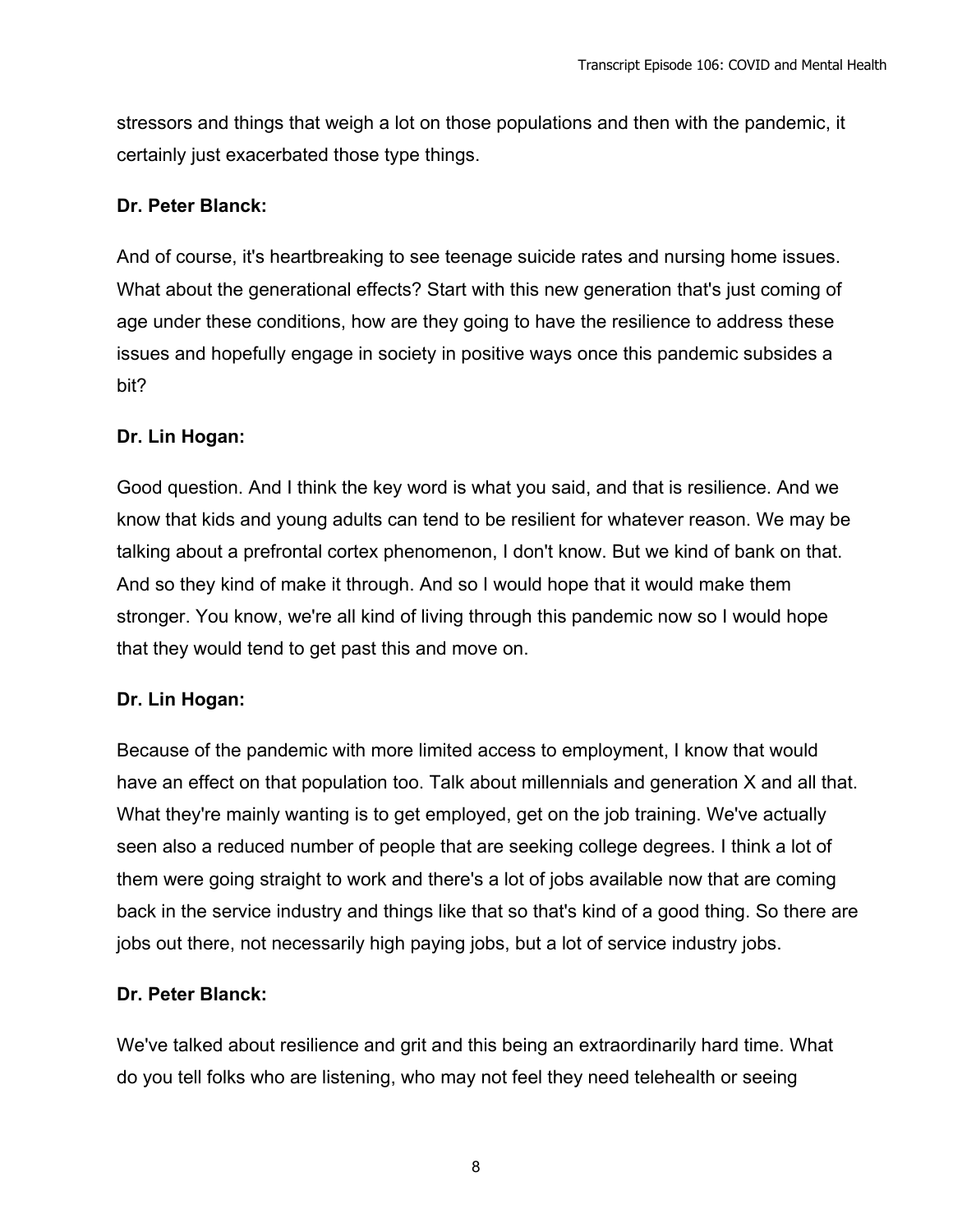somebody like yourself. What sort of things can they do to begin to better address the sorts of pressures to the extent that they can, that we're presented with?

#### **Dr. Lin Hogan:**

Well, I think someone had mentioned at the beginning of our program here, something about mind-body entities and what affects our body affects our mind and vice versa. I would just encourage people to try to be aware of when they're experiencing stressors. I also am a big believer, we all have primary care doctors. We have our doctor we go to well we should. We should also have a counselor that we talk to to address mental health issues. Whether we have a mental health diagnosis or not, I just think it's a good idea.

#### **Dr. Lin Hogan:**

I have a counselor that I talk to. I thoroughly enjoy it. I don't know what my diagnosis is. I don't really care, but you know, the talk therapy, having someone I can go and just chat with and have a conversation, get things off my chest. That's very, very beneficial for us psychologically. And so I would encourage people to give counseling a try to for their mental health, whether they have a preexisting mental health condition or not. And then certainly if they feel like they're under a lot of stress, and a lot of times we don't feel like we are, but others may notice that we are, that's a good time to maybe seek out some help.

# **Dr. Peter Blanck:**

I guess one obvious question is, how do people pay for this? Is it covered by insurance, this sort of wellness, mental health check in?

#### **Dr. Lin Hogan:**

Absolutely. Well, for example, with our organization, we'll do screenings. Matter of fact, I'll encourage people to come in. Come in, let's have a cup of coffee and just talk for a little bit and we can do a screening and that could typically be no charge. As far as other payment modalities, I mean again we have a sliding scale fee, of course we accept all the insurance, Medicaid, Medicare. There's a lot of grants or some grants that are available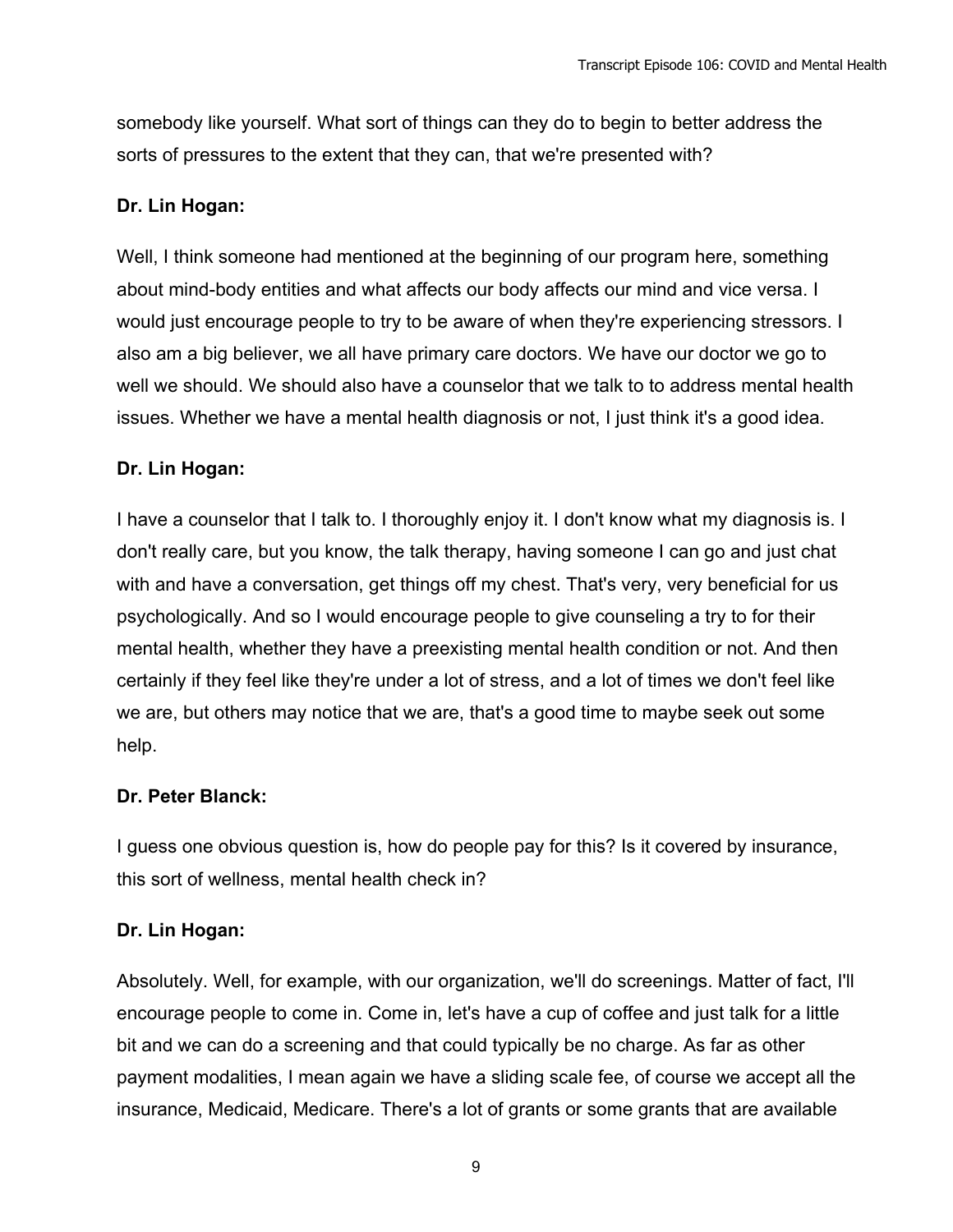now. So some people that meet certain diagnostic criteria or certain types of issues, perhaps recent inpatient psychiatric hospitalizations and things like that can qualify for grants where the counseling could be at no charge.

#### **Dr. Peter Blanck:**

Well, you've provided us an awful lot of important information Dr. Hogan. I would leave you with one last question and that is what are you optimistic about going forward? This is an unprecedented time, you're at the forefront of dealing with these issues. What are you hopeful for and what are you hope for?

#### **Dr. Lin Hogan:**

Another great question and thank you so much for asking that question. I want to tell you, I am hugely optimistic. The help is there. The help is here. It takes people such as what you guys are doing. You know, we went out to California seeing that there are a lot of highly trained people that are positioned to help people that need help. We want to do that. Fires me when I see someone coming in and saying, "Hey, this is what I want to work on" and we work together as a team.

#### **Dr. Lin Hogan:**

You know, I'm hoping that the telehealth will really take off, I think that's very helpful. Not that we want to completely replace face-to-face because face-to-face is very important, but video conference counseling and telemedicine, which actually has been around a long time, I'm very hopeful about that. I'm hopeful that as Americans, because we have been through so much in our country, that we will treat this as yet another thing to overcome. That's what I fully believe in. Listen, we're the United States. We're tough, we're resilient. We've been through tough times, we will get through this together. And I love the fact that there's organizations like y'alls and many, many other highly trained, well intentioned professionals standing at the ready to help.

# **Dr. Peter Blanck:**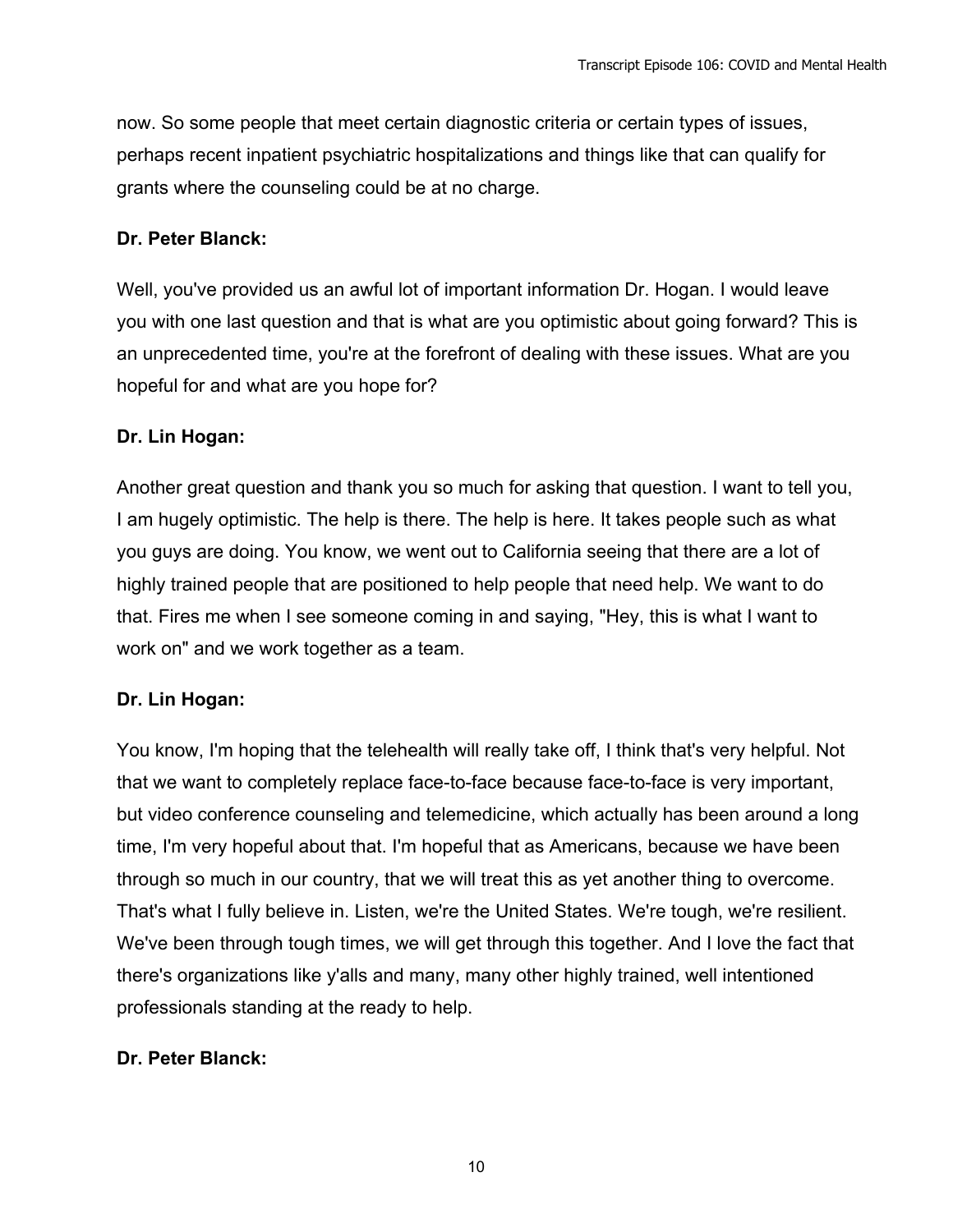Well, thank you, Dr. Hogan for very inspiring and important remarks. Our listeners I'm sure will appreciate it. They may have comments and questions of course, which we'll forward to you. And we very much look forward to continuing this important conversation. Thank you again on behalf.

#### **Dr. Lin Hogan:**

And thank y'all. Thank y'all very much.

#### **Barry Whaley:**

Thank you, Dr. Hogan. I really appreciate your generosity with your time today.

#### **Dr. Lin Hogan:**

You're welcome. Thank y'all.

#### **Barry Whaley:**

ADA Live listeners. Our guest today has been Dr. Lin Hogan along with Dr. Peter Blanck, and we thank them for their time. As a reminder, you can access ADA Live episodes with archived audio, accessible transcripts and resources at our website, ADALive.org. You can listen to ADA Live on our SoundCloud channel at soundcloud.com/adalive. You can download ADA live to your mobile device. Go to your podcast app and search for ADA Live.

#### **Barry Whaley:**

Remember if you have questions about the Americans with Disabilities Act, you can use our online form any time at adalive.org, or you can contact your regional ADA center at 1- 800-949-4232 and as always, those calls are free and they're confidential.

#### **Barry Whaley:**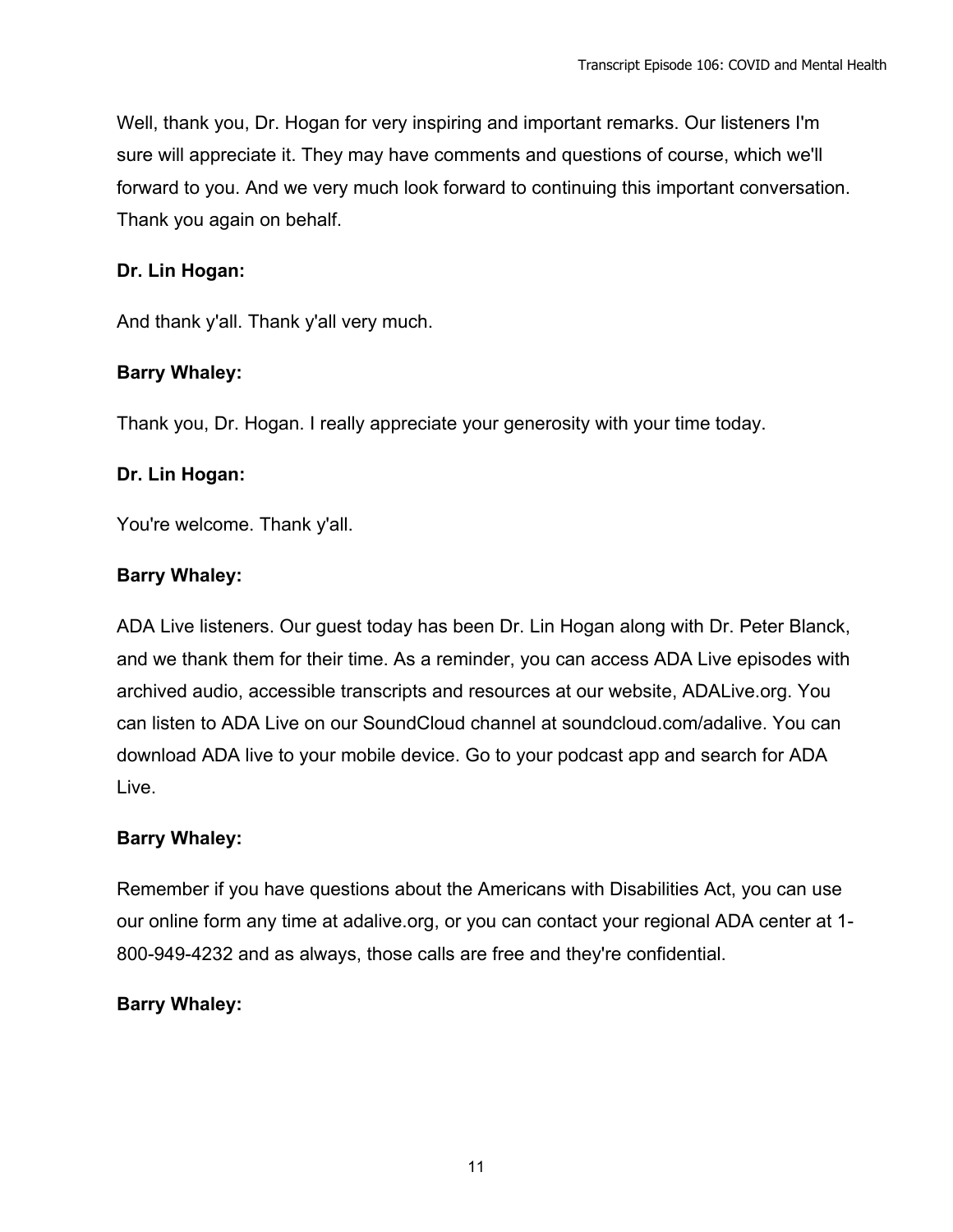ADA Live is a program of the Southeast ADA center, the Burton Blatt Institute at Syracuse University and is a collaboration with the Disability Inclusive Employment Policy Rehabilitation Research and Training Center.

#### **Barry Whaley:**

Our producer is Celestia Ohrazda with Beth Miller Harrison, Mary Morder, Emily Ruber, Marsha Schwanke, Chase Coleman, and me I'm Barry Whaley. Our music is from 4 Wheel City: The Movement for Improvement. We also invite you to tune into our companion podcast, Disability Rights Today for in-depth discussions on important court cases that shape the Americans with Disabilities Act. You can learn more and listen at disabilityrightstoday.org. See you next episode.

#### **4 Wheel City:** (rapping)

#### [End of Transcript]

**Disclaimer:** The contents of this publication are developed under a grant from the National Institute on Disability, Independent Living, and Rehabilitation Research (NIDILRR grant #90DP0090-01-00). NIDILRR is a Center within the Administration for Community Living (ACL), Department of Health and Human Services (HHS). The contents of this publication do not necessarily represent the policy of NIDILRR, ACL, HHS, and you should not assume endorsement by the Federal Government.

The information, materials, and/or technical assistance provided by the Southeast ADA Center are intended solely as informal guidance and are neither a determination of your legal rights or responsibilities under the Act, nor binding on any agency with enforcement responsibility under the ADA. The Southeast ADA Center does not warrant the accuracy of any information contained herein.

Any links to non-Southeast ADA Center information are provided as a courtesy, and are neither intended to, nor do they constitute, an endorsement of the linked materials. The Southeast ADA Center provides these links as a courtesy and does not endorse, take responsibility, or exercise control of the organization nor vouch for the accuracy or